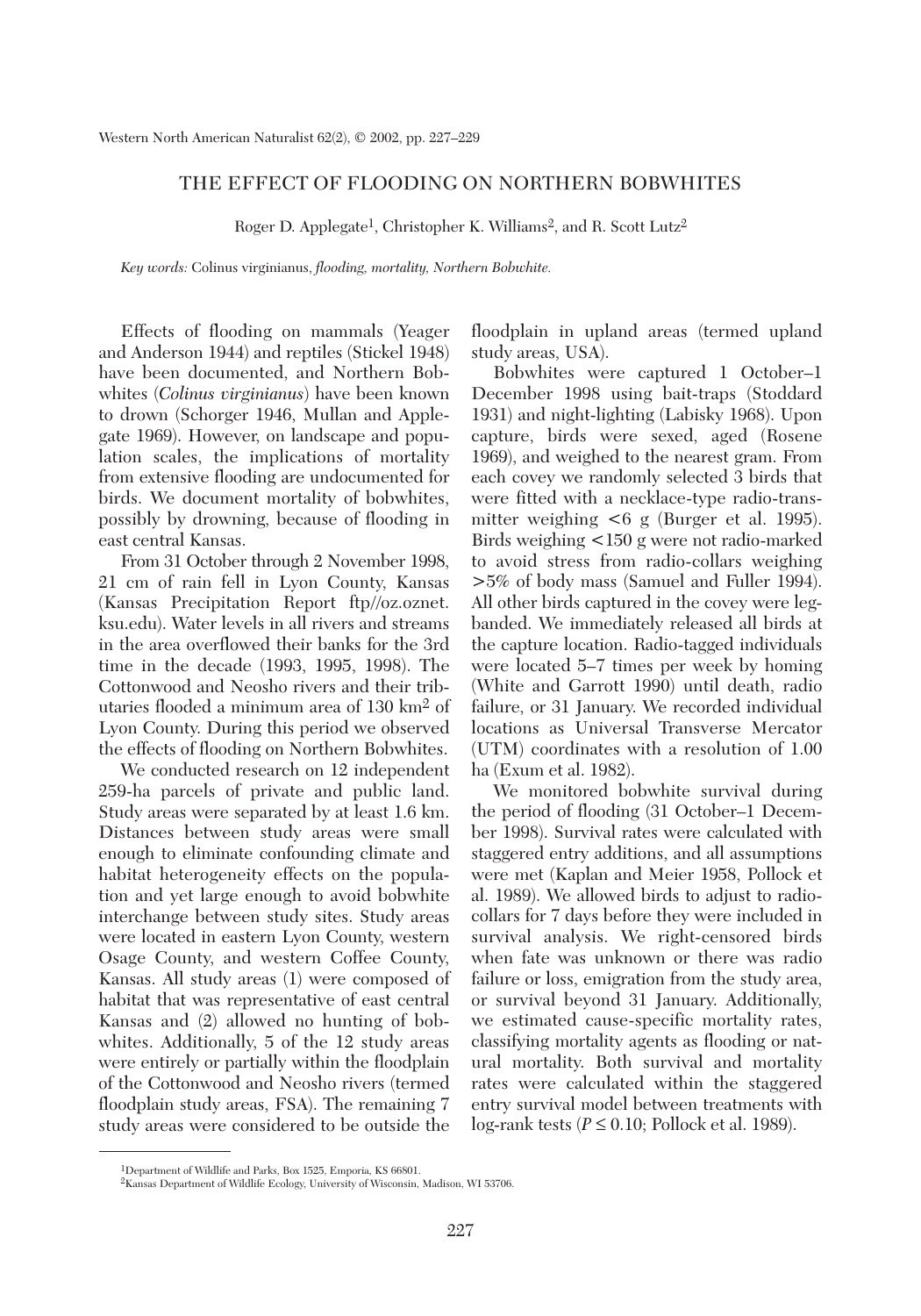We measured the effect of flooding on covey daily movement to investigate the possible effect of migration as a means to avoid natural catastrophe stochasticity. We estimated movement by calculating a mean daily distance between radio-locations for the initial 2 weeks after the flood. We used an independent *t* test  $(P \leq 0.10)$  to compare movement between treatments. All means are reported ± standard error.

Between 31 October and 1 December 1998, 66 individuals within 24 coveys in USA and 43 individuals within 11 coveys in FSA were used to estimate survival and cause-specific mortality. After the floodwaters receded, 5 radio-collared birds from 2 coveys were found under flood debris and silt in the FSA. Five radio-collared birds from 3 coveys were never relocated. While we cannot be certain, it is probable that these 5 coveys were decimated in the flood. Additionally, after a 2.7-cm rain event on 30 November 1998 (Kansas Precipitation Report ftp//oz.oznet.ksu.edu), we found 2 radio-collared birds, representing 2 different coveys (1 in USA and 1 in FSA), dead under flood debris and silt. Even this smaller flash flood event was not without impact on the local bobwhite population. Final survival estimate between 31 October and 1 December 1998 on USA was 0.875 ± 0.048 (natural mortality =  $0.104 \pm 0.044$ , flood mortality =  $0.021 \pm 0.021$ ). Final survival estimate on FSA was  $0.417 \pm 0.091$  (natural mortality =  $0.364 \pm 0.091$ , flood mortality =  $0.218 \pm 0.247$ ). Survival was significantly lower on FSA  $(\chi^2)$  $= 67.61, P < 0.01$ . Although flooding mortality was higher on FSA ( $\chi^2$ <sub>1</sub> = 28.72, *P* < 0.01), interestingly, natural mortality was also higher on FSA  $(\chi^2)$  = 36.86, *P* < 0.01). It is possible that displaced coveys, as a result of the flood, became more vulnerable to predation.

Coveys on FSA that did not go extinct from the flood moved their range to avoid floodwaters. We found that coveys in FSA moved more during the 2-week period after the flood  $(FSA: 200.90 \pm 29.50, USA: 149.93 \pm 12.61, t_{33})$  $= 1.878, P = 0.69$ . Additionally, on 3 November 1998, a covey of 12 Northern Bobwhites was observed in a residential neighborhood of Emporia, Kansas, approximately 0.4 km from the nearest known bobwhite habitat in the flooded lowlands of the Neosho River. Bob-

whites had not been present in this neighborhood before the flood and have not been seen since 8 November when the covey consisted of 10 birds. This covey was likely displaced from its usual range by the floodwaters. Yeager and Anderson (1944) found that flooding displaces certain mammals.

Assuming we did record the complete extinction of 5 coveys in FSA, we estimate that 0.39 coveys  $\cdot \text{ km}^{-2}$  would have been lost within the floodplain. Assuming similar losses throughout the county impacted by the flood (130 km2), 50 coveys could have been lost in Lyon County alone during the 31 October to 2 November flood event. In addition, an unknown number of coveys was likely displaced to adjacent upland habitat during the flood. Additional birds were likely lost during the smaller 30 November event.

Flooding reduced populations of mammals in some studies (Blair 1939, Yeager and Anderson 1944, McCarley 1959, Turner 1966). Mammal (Yeager and Anderson 1944, Stickel 1948, Wetzel 1958, Blem and Blem 1975, Ellis et al. 1997) and reptile (Stickel 1948) numbers were not affected in others. The direct impact of flooding on bobwhite populations may be as significant as severe winter weather (Roseberry 1962, 1964) and could depress local bobwhite populations. Additional mortality due to displacement and concentration during floods is unknown. However, because natural mortality in FSA was very high compared with USA, increased crowding on available dry ground possibly prompted a density-dependent feedback. Regardless, our analysis indicates flooding in this region can provide significant environmental stochasticity, and such variance should be considered in future predictive population models.

This paper is a contribution in part of Kansas Department of Wildlife and Parks Pittman-Robertson Federal Aid Project W-39-R. Jere Gamble, Terry Kostenek, and the staff of Flint Hills National Wildlife Refuge cooperated in many ways. We are grateful to the private landowners who gave us access to their land for study. Brian Flock assisted with GIS calculation of floodplain area. N. Woffinden and an anonymous reviewer suggested improvements to the manuscript.